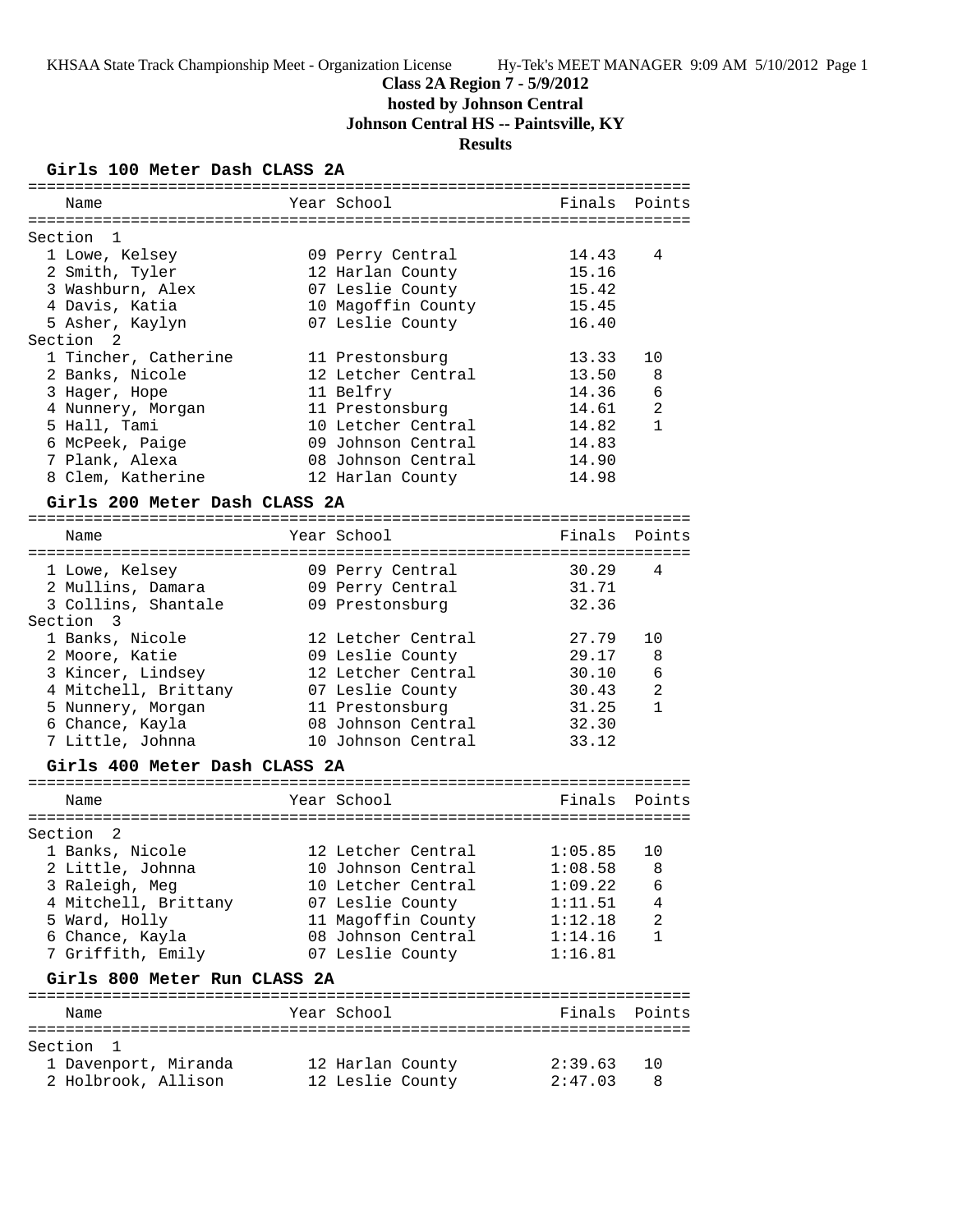#### **Class 2A Region 7 - 5/9/2012**

**hosted by Johnson Central**

**Johnson Central HS -- Paintsville, KY**

### **Results**

### **....Girls 800 Meter Run CLASS 2A**

| 3 Balthis, Keisha   | 10 Letcher Central | 2:48.13 | 6              |
|---------------------|--------------------|---------|----------------|
| 4 Mullins, Samantha | 12 Letcher Central | 2:52.22 | $\overline{4}$ |
| 5 Morree, Brook     | 10 Powell County   | 2:55.47 | 2              |
| 6 Asher, Shania     | 09 Leslie County   | 2:59.54 |                |
| 7 Goodwin, Jade     | 10 Harlan County   | 3:11.15 |                |
| 8 Taylor, Hannah    | 09 Johnson Central | 3:26.58 |                |

#### **Girls 1600 Meter Run CLASS 2A**

#### =======================================================================

| Name                | Year School        | Finals Points |                |
|---------------------|--------------------|---------------|----------------|
| 1 Holbrook, Allison | 12 Leslie County   | 5:57.35       | 10             |
| 2 Day, Elizabeth    | 08 Leslie County   | 6:08.18       | 8              |
| 3 Adams, Brooke     | 09 Letcher Central | 6:27.31       | 6              |
| 4 Rouse, Kassie     | 11 Harlan County   | 6:37.13       | $\overline{4}$ |
| 5 Morree, Brook     | 10 Powell County   | 6:37.82       | $\mathfrak{D}$ |
| 6 Bryant, Leanna    | 10 Letcher Central | 6:41.87       |                |
| 7 Walters, Amber    | 10 Harlan County   | 7:02.98       |                |
| 8 Pons, Marta       | 12 Prestonsburg    | 7:58.75       |                |
|                     |                    |               |                |

#### **Girls 3200 Meter Run CLASS 2A**

| Name                | Year School        | Finals Points |                |
|---------------------|--------------------|---------------|----------------|
| 1 Miller, Kim       | 12 Harlan County   | 12:35.05      |                |
| 2 Holbrook, Allison | 12 Leslie County   | 13:00.28      | -8             |
| 3 Day, Elizabeth    | 08 Leslie County   | 13:12.38      | 6              |
| 4 Bryant, Leanna    | 10 Letcher Central | 14:27.43      | $\overline{4}$ |
| 5 Adams, Freddi     | 12 Letcher Central | 14:34.63      | $\mathcal{L}$  |
| 6 Ball, Cassity     | 10 Harlan County   | 14:38.04      |                |
| 7 Morree, Brook     | 10 Powell County   | 14:46.93      |                |
|                     |                    |               |                |

#### **Girls 100 Meter Hurdles CLASS 2A**

| Name                             | Year School        | Finals        | Points |
|----------------------------------|--------------------|---------------|--------|
| 1 Tackett, Cassidy               | 10 East Ridge      | 21.28         |        |
| 2 Lowe, Brooklyn                 | 09 Johnson Central | 24.21         |        |
| Section <sub>2</sub>             |                    |               |        |
| 1 Tincher, Catherine             | 11 Prestonsburg    | 16.86         | 10     |
| 2 Johnson, Ashley                | 12 Letcher Central | 17.58         | 8      |
| 3 Moore, Kayla                   | 11 Harlan County   | 18.43         | 6      |
| 4 Whitaker, Haley                | 12 Letcher Central | 19.04         | 4      |
| 5 Little, Lauren                 | 12 Leslie County   | 19.09         | 2      |
| 6 Boyd, Kelsey                   | 12 Prestonsburg    | 20.52         | 1      |
| 7 Elkins, Tabbie                 | 11 Belfry          | 22.15         |        |
| 8 Washburn, Taylor               | 07 Leslie County   | 22.42         |        |
| Girls 300 Meter Hurdles CLASS 2A |                    |               |        |
| Name                             | Year School        | Finals Points |        |
| Section<br>1 Davis, Katia        | 10 Magoffin County | 1:09.25       |        |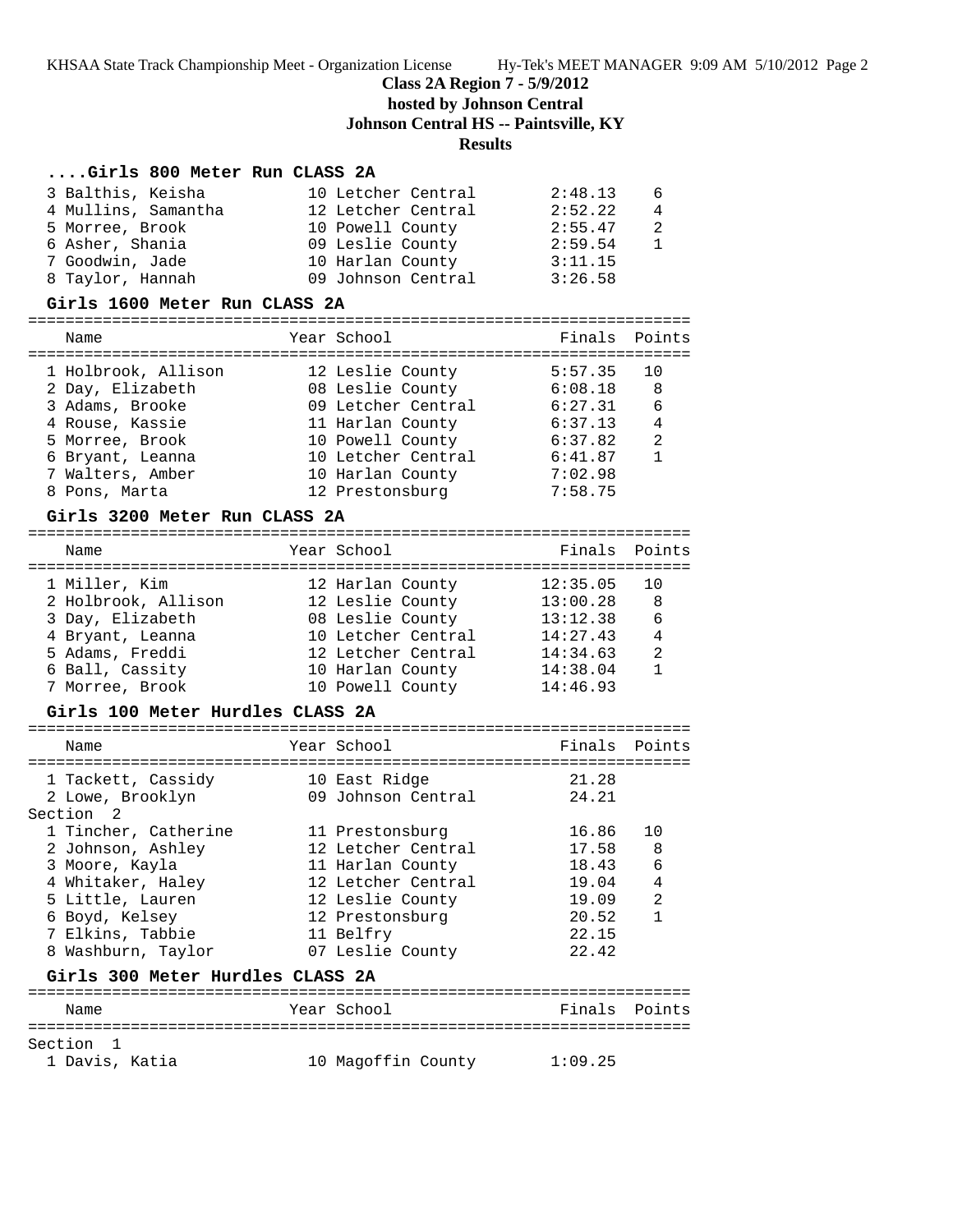**Class 2A Region 7 - 5/9/2012**

**hosted by Johnson Central**

**Johnson Central HS -- Paintsville, KY**

## **Results**

| Girls 300 Meter Hurdles CLASS 2A                                                                                                                                                                            |                                                                                                                                                                                                                                              |                                        |
|-------------------------------------------------------------------------------------------------------------------------------------------------------------------------------------------------------------|----------------------------------------------------------------------------------------------------------------------------------------------------------------------------------------------------------------------------------------------|----------------------------------------|
| 2 Sliver, Kristina                                                                                                                                                                                          | 1:13.48<br>11 Powell County                                                                                                                                                                                                                  |                                        |
| Section 2<br>1 Little, Lauren<br>2 Johnson, Ashley<br>3 Fee, Katelyn<br>4 Setser, Kristany<br>5 Whitaker, Haley<br>6 Moore, Kayla<br>7 Boyd, Kelsey<br>8 Lowe, Brooklyn<br>Girls 4x100 Meter Relay CLASS 2A | 52.97<br>12 Leslie County<br>12 Letcher Central<br>53.95<br>54.94<br>09 Leslie County<br>12 Prestonsburg<br>55.52<br>12 Letcher Central<br>56.16<br>56.88<br>11 Harlan County<br>1:02.31<br>12 Prestonsburg<br>09 Johnson Central<br>1:03.15 | 10<br>8<br>6<br>4<br>2<br>$\mathbf{1}$ |
|                                                                                                                                                                                                             |                                                                                                                                                                                                                                              |                                        |
| School                                                                                                                                                                                                      | Finals                                                                                                                                                                                                                                       | Points                                 |
| Section 1<br>1 Prestonsburg<br>1) Nunnery, Morgan 11<br>3) Setser, Kristany 12<br>5) Haywood, Morgan 11<br>7) Collins, Shantale 09                                                                          | 55.57<br>2) Boyd, Kelsey 12<br>4) Tincher, Catherine 11<br>6) Pons, Marta 12<br>8) Blackburn, Shelby 11                                                                                                                                      | 10                                     |
| 2 Letcher County Central<br>1) Smith, Lexi 11<br>3) Hall, Tami 10<br>5) Lillie, Endia 09<br>7) Bolling, Alley 10                                                                                            | 55.66<br>2) Kincer, Lindsey 12<br>4) Johnson, Ashley 12<br>6) Whitaker, Haley 12<br>8)                                                                                                                                                       | 8                                      |
| 3 Johnson Central                                                                                                                                                                                           | 59.67                                                                                                                                                                                                                                        | 6                                      |
| 1) Thompson, Casey 11<br>3) Chance, Kayla 08<br>4 Leslie County<br>1) Griffith, Emily 07<br>3) Asher, Kaylyn 07<br>5) Washburn, Taylor 07<br>7) Lewis, Mahala 08                                            | 2) McPeek, Paige 09<br>4) Dials, Hannah 12<br>1:02.79<br>2) Washburn, Alex 07<br>4) Little, Madison 07<br>6) Asher, Shania 09<br>8) Day, Elizabeth 08                                                                                        | 4                                      |
| 5 Powell County<br>1) Sliver, Kristina 11<br>3) Boone, Rachel 11<br>Girls 4x200 Meter Relay CLASS 2A                                                                                                        | 1:07.38<br>2) Moreland, Makaylay 10<br>4) Hurst, Katy 11                                                                                                                                                                                     | 2                                      |
| School                                                                                                                                                                                                      | Finals Points                                                                                                                                                                                                                                |                                        |
| 1 Letcher County Central<br>1) Hall, Tami 10<br>3) Smith, Lexi 11<br>5) Whitaker, Haley 12<br>7) Lillie, Endia 09                                                                                           | 1:55.30<br>2) Johnson, Ashley 12<br>4) Banks, Nicole 12<br>6) Kincer, Lindsey 12<br>8)                                                                                                                                                       | 10                                     |
| 2 Leslie County<br>1) Little, Lauren 12<br>3) Mitchell, Brittany 07<br>5) Griffith, Emily 07<br>7) Washburn, Alex 07                                                                                        | 1:57.35<br>2) Fee, Katelyn 09<br>4) Moore, Katie 09<br>6) Asher, Kaylyn 07<br>8) Asher, Shania 09                                                                                                                                            | 8                                      |
| 3 Johnson Central<br>1) Little, Johnna 10                                                                                                                                                                   | 2:02.23<br>2) Lowe, Brooklyn 09                                                                                                                                                                                                              | 6                                      |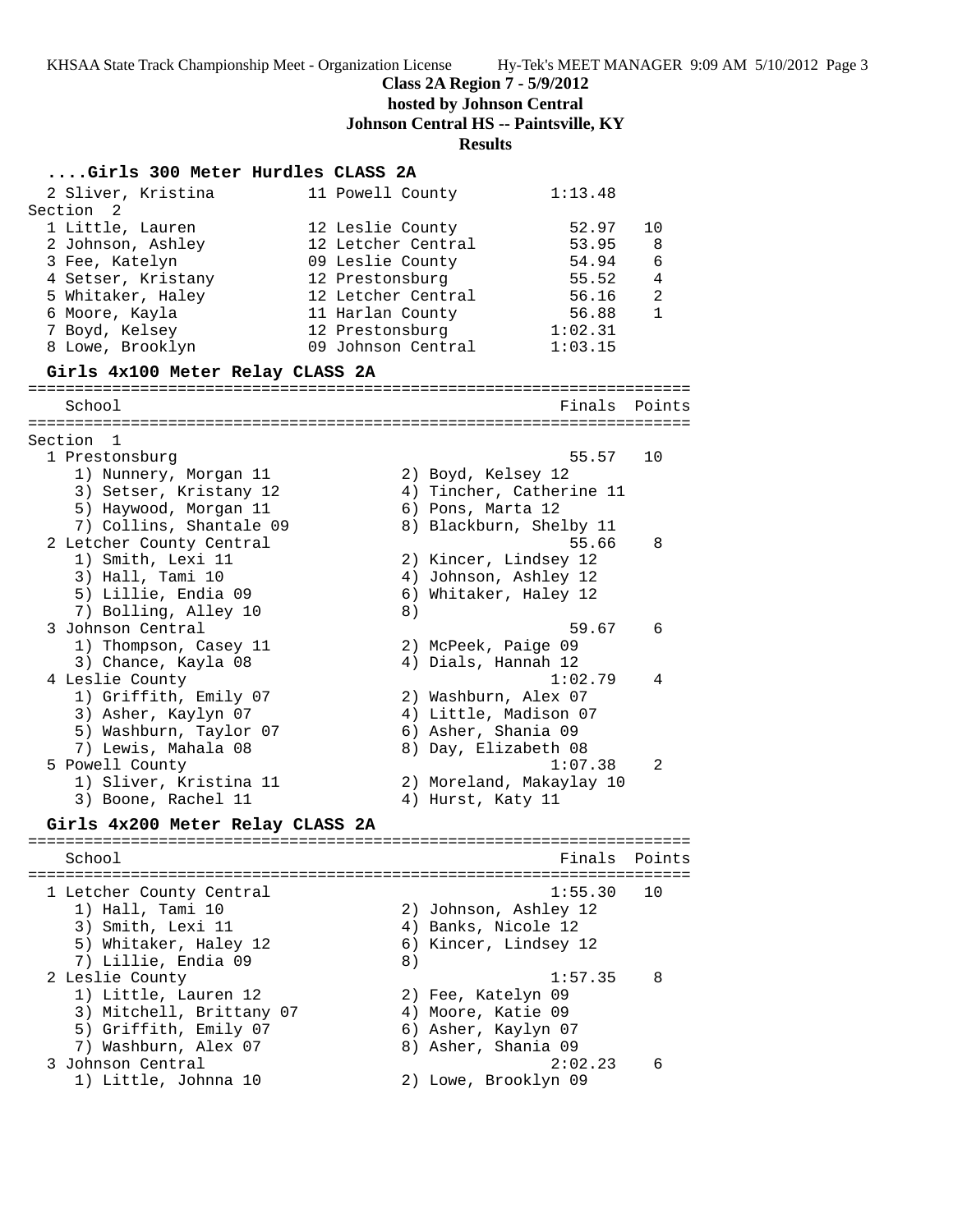#### **Class 2A Region 7 - 5/9/2012**

**hosted by Johnson Central**

#### **Johnson Central HS -- Paintsville, KY**

#### **Results**

#### **....Girls 4x200 Meter Relay CLASS 2A**

| 3) Plank, Alexa 08  | 4) Chance, Kayla 08   |
|---------------------|-----------------------|
| 5) McPeek, Paige 09 | 6) Thompson, Casey 11 |
| 7) Dials, Hannah 12 | 8)                    |
| 4 Belfry            | 2:06.70<br>4          |
| 1) Curry, Taylor 10 | 2) Elkins, Tabbie 11  |
| 3) Hager, Hope 11   | 4) Hunt, Caitlyn 10   |
| 5) Haley, Yates 11  | 6) Lemaster, Hope 11  |
|                     |                       |

5) Haley, Yates 11 (6) Lemaster, Hope 11 **Girls 4x400 Meter Relay CLASS 2A** ======================================================================= School **Finals** Points ======================================================================= 1 Letcher County Central 4:44.68 10 1) Smith, Lexi 11 2) Mullins, Samantha 12 3) Whitaker, Haley 12 (4) Raleigh, Meg 10 5) Lillie, Endia 09 (6) Lewis, Kendra 10 2 Harlan County 4:53.69 8 1) Davenport, Miranda 12 2) Goodwin, Jade 10 3) Smith, Tyler 12 (4) Walters, Amber 10 5) Moore, Kayla 11 6) Clem, Katherine 12 3 Leslie County 5:06.29 6 1) Griffith, Emily 07 2) Asher, Shania 09 3) Little, Madison 07 4) Washburn, Taylor 07 5) Washburn, Alex 07 6) Asher, Kaylyn 07 7) Lewis, Mahala 08 8) Day, Elizabeth 08 4 Johnson Central 5:10.61 4 1) Chance, Kayla 08 2) Taylor, Hannah 09 3) Little, Johnna 10 (4) Plank, Alexa 08 5) Dials, Hannah 12 6) **Girls 4x800 Meter Relay CLASS 2A** =======================================================================

School **Finals** Points **Points** ======================================================================= 1 Leslie County 11:07.38 10 1) Day, Elizabeth 08 2) Holbrook, Allison 12 3) Little, Madison 07 4) Asher, Shania 09 5) Moore, Katie 09 6) Little, Lauren 12 7) Washburn, Alex 07 8) Washburn, Taylor 07 2 Letcher County Central 11:12.43 8 1) Balthis, Keisha 10 2) Mullins, Samantha 12 3) Raleigh, Meg 10 (4) Adams, Freddi 12 5) Adams, Brooke 09 6) Bryant, Leanna 10 7) Collier, Caitlin 12 8) Collier, Kaitlyn 12 3 Harlan County 11:25.69 6 1) Goodwin, Jade 10 2) Walters, Amber 10 3) Rouse, Kassie 11 (4) Miller, Kim 12 5) Stevens, Lacy 11 6)

#### **Boys 100 Meter Dash Wheelchair CLASS 2A**

| Name                 | Year School        | Finals Points |
|----------------------|--------------------|---------------|
| -- Patrick, Johnivan | 11 Magoffin County | X30.54        |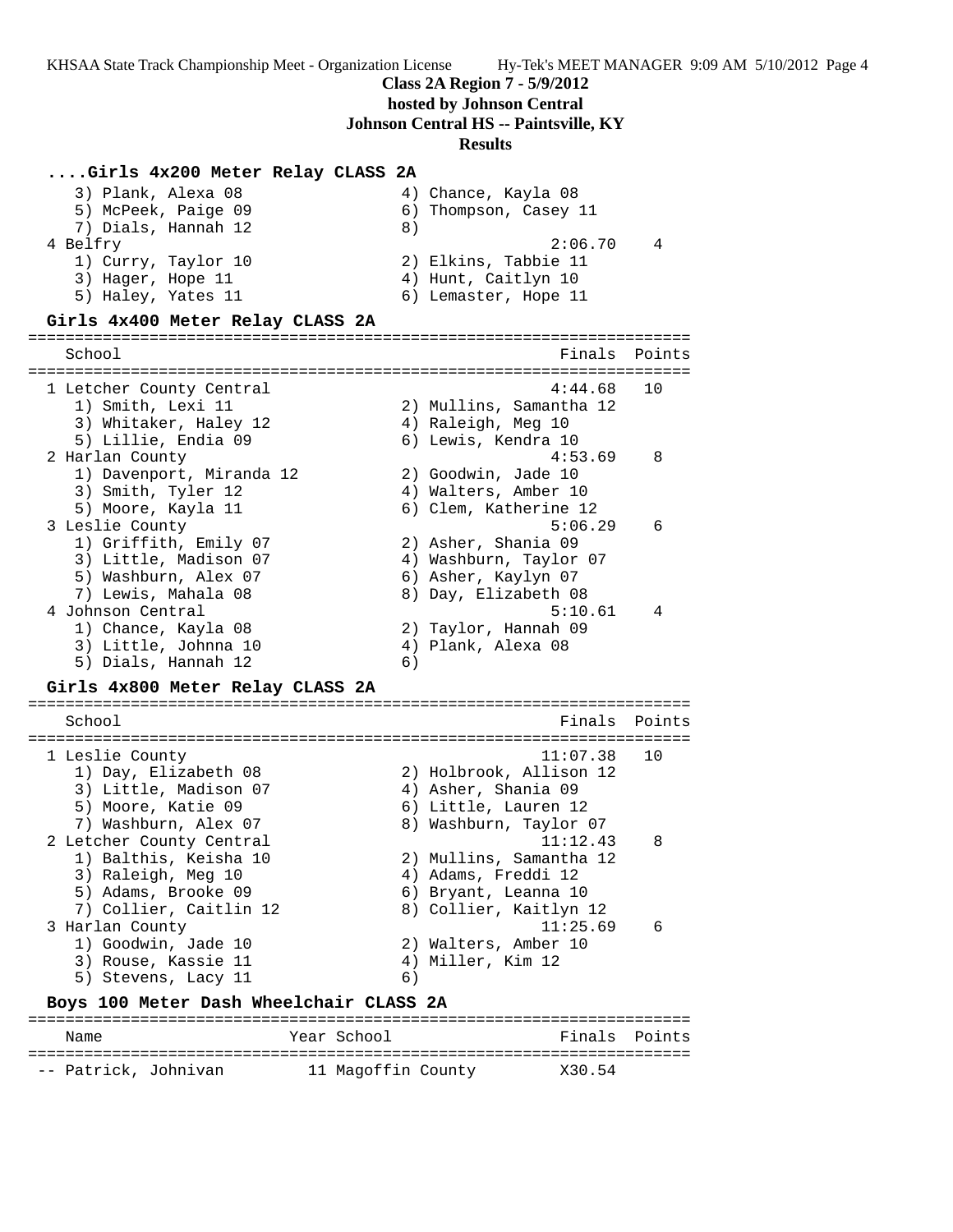## **Class 2A Region 7 - 5/9/2012**

**hosted by Johnson Central**

**Johnson Central HS -- Paintsville, KY**

## **Results**

### **Boys 100 Meter Dash CLASS 2A**

| Name                                  | Year School                            |                | Finals Points       |         |
|---------------------------------------|----------------------------------------|----------------|---------------------|---------|
|                                       |                                        |                |                     |         |
| Section 2                             |                                        |                |                     |         |
| 1 Gound, Zach                         | 10 Johnson Central                     | 11.80          | 8                   |         |
| 2 Rankin, Bryan                       | 12 Perry Central                       | 11.89          | 6                   |         |
| 3 Adkins, Dalton                      | 09 Johnson Central                     | 12.38          |                     |         |
| 4 Skeens, Jacob                       | 10 East Ridge                          | 12.67          |                     |         |
| 5 Gayheart, Damon 12 Prestonsburg     |                                        | 12.74          |                     |         |
| 6 Bartley, Cole                       | 10 Prestonsburg                        | 14.42          |                     |         |
| Section 3                             |                                        |                |                     |         |
| 1 Clark, Shamil                       | 12 Harlan County                       | 11.73          | 10                  |         |
| 2 Bentley, Drew                       | 12 Letcher Central<br>11 Powell County | 11.92          | 4<br>$\overline{2}$ |         |
| 3 Jones, Daniel                       |                                        | 11.93          | 1                   |         |
| 4 Wynn, Josh                          | 11 Harlan County<br>12 Letcher Central | 11.95          |                     |         |
| 5 Stidham, Jeremiah                   |                                        | 12.07<br>12.53 |                     |         |
| 6 Eldridge, Raliegh<br>7 Little, Alex | 11 Leslie County<br>09 Leslie County   | 12.79          |                     |         |
| -- Thacker, Dean                      | 11 Magoffin County                     | FS             |                     |         |
|                                       |                                        |                |                     |         |
| Boys 200 Meter Dash CLASS 2A          |                                        |                |                     |         |
| Name                                  | Year School                            |                | Finals Points       |         |
|                                       |                                        |                |                     |         |
| Section 2                             |                                        |                |                     |         |
| 1 Robinson, Josh                      | 11 Belfry                              | 24.92          | 2                   |         |
| 2 Clem, Adam                          | 10 Harlan County 525.21                |                | 25.2078             |         |
| 3 Pray, Austin                        | 11 Perry Central                       | 25.25          |                     |         |
| 4 Gayheart, Damon                     | 12 Prestonsburg                        | 26.79          |                     |         |
| 5 Bartley, Cole                       | 10 Prestonsburg                        | 31.10          |                     |         |
| Section 3                             |                                        |                |                     |         |
| 1 Carroll, Jacob                      | 12 Harlan County                       | 23.48          | 10                  |         |
| 2 Jones, Daniel                       | 11 Powell County                       | 24.20          | 8                   |         |
| 3 Bentley, Drew                       | 12 Letcher Central                     | 24.63          | $\epsilon$          |         |
| 4 Gound, Zach                         | 10 Johnson Central                     | 24.67          | 4                   |         |
| 5 Stidham, Jeremiah                   | 12 Letcher Central                     | 25.21          | 1                   | 25.2012 |
| 6 Little, Alex                        | 09 Leslie County                       | 25.53          |                     |         |
| 7 Osborne, Austin                     | 10 Leslie County                       | 25.57          |                     |         |
| 8 Adkins, Dalton                      | 09 Johnson Central                     | 25.77          |                     |         |
| Boys 400 Meter Dash CLASS 2A          |                                        |                |                     |         |
| Name                                  | Year School                            | Finals         | Points              |         |
|                                       |                                        |                |                     |         |
| Section<br>$\mathbf{1}$               |                                        |                |                     |         |
| 1 White, Jay                          | 12 Perry Central                       | 54.29          | 8                   |         |
| 2 Williams, Bradley                   | 12 Perry Central                       | 1:00.69        |                     |         |
| 3 Bartley, Cole                       | 10 Prestonsburg                        | 1:14.76        |                     |         |
| 4 Childress, Cain                     | 10 Breathitt County                    | 1:14.79        |                     |         |
| Section <sub>2</sub>                  |                                        |                |                     |         |
| 1 Eldridge, Rury                      | 09 Leslie County                       | 56.43          | 1                   |         |
| 2 Hall, Isaac                         | 10 Powell County                       | 59.28          |                     |         |
| 3 Hayes, Ben                          | 11 Breathitt County                    | 59.40          |                     |         |
| 4 Spencer, Zach                       | 10 Powell County                       | 1:00.70        |                     |         |
| 5 Gayheart, Damon                     | 12 Prestonsburg                        | 1:01.35        |                     |         |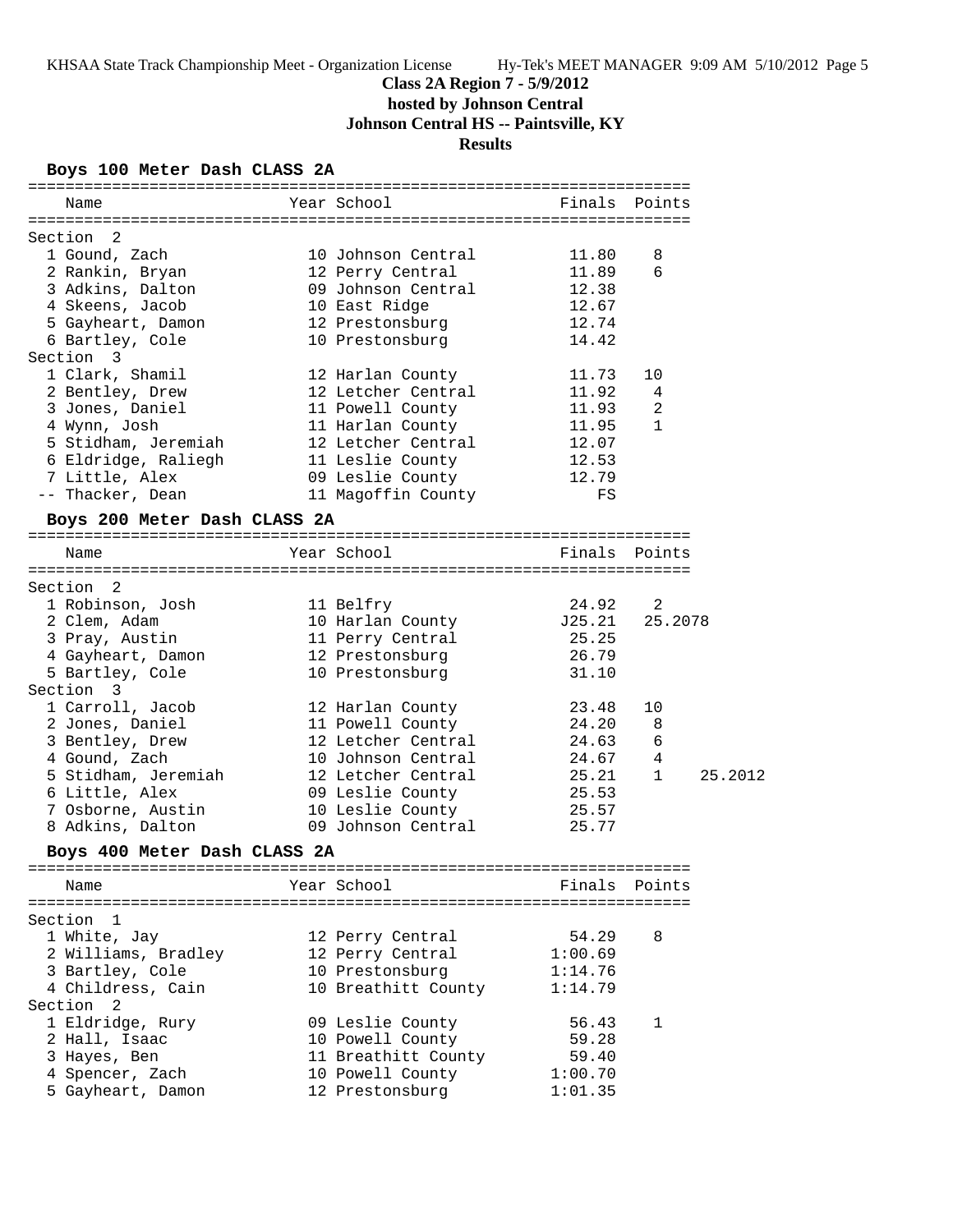### **Class 2A Region 7 - 5/9/2012**

**hosted by Johnson Central**

**Johnson Central HS -- Paintsville, KY**

### **Results**

## **....Boys 400 Meter Dash CLASS 2A**

| Section<br>3<br>1 Hall, Keaston<br>11 Letcher Central<br>2 Hamlin, Josh<br>12 Harlan County<br>09 Leslie County                                                                                                                                                                                                                                                                                                                                 | 53.79<br>55.13<br>55.25<br>56.14<br>58.31                                                                  | 10<br>6<br>4                                        |
|-------------------------------------------------------------------------------------------------------------------------------------------------------------------------------------------------------------------------------------------------------------------------------------------------------------------------------------------------------------------------------------------------------------------------------------------------|------------------------------------------------------------------------------------------------------------|-----------------------------------------------------|
| 3 Little, Alex<br>4 Frazier, Chippy<br>10 Letcher Central<br>5 Massingill, Chad<br>11 Harlan County<br>6 Green, Austin<br>11 Johnson Central<br>7 Mills, Gatlin<br>12 Johnson Central<br>8 Hensley, Tommy<br>11 Belfry                                                                                                                                                                                                                          | 59.80<br>1:01.34<br>1:11.17                                                                                | 2                                                   |
| Boys 800 Meter Run CLASS 2A                                                                                                                                                                                                                                                                                                                                                                                                                     |                                                                                                            |                                                     |
| Year School<br>Name                                                                                                                                                                                                                                                                                                                                                                                                                             | Finals                                                                                                     | Points                                              |
| Section 1                                                                                                                                                                                                                                                                                                                                                                                                                                       |                                                                                                            |                                                     |
| 1 Cates, Chase<br>10 Letcher Central<br>2 Lee, David<br>12 Harlan County<br>3 Middleton, Hunter<br>12 Harlan County<br>4 Whitaker, Trenton<br>12 Letcher Central<br>09 Leslie County<br>5 Eldridge, Rury<br>6 Walker, Gabe<br>09 Prestonsburg<br>7 Bertrand, Austin<br>10 Prestonsburg<br>8 Hall, Isaac<br>10 Powell County<br>Boys 1600 Meter Run CLASS 2A                                                                                     | 2:11.17<br>2:11.24<br>2:14.14<br>2:17.79<br>2:28.15<br>2:32.49<br>2:49.90<br>3:09.05                       | 10<br>8<br>6<br>4<br>2<br>$\mathbf{1}$              |
| Year School<br>Name                                                                                                                                                                                                                                                                                                                                                                                                                             | Finals                                                                                                     | Points                                              |
| 1 Cates, Chase<br>10 Letcher Central<br>2 Lee, David<br>12 Harlan County<br>3 Bolling, Austin<br>11 Letcher Central<br>4 Eldridge, Rury<br>09 Leslie County<br>5 Burke, Andy<br>11 Johnson Central<br>6 Williams, Christopher<br>11 Perry Central<br>7 Engle, Steven<br>09 Harlan County<br>8 Walker, Gabe<br>09 Prestonsburg<br>9 Bailey, Dawson<br>07 Leslie County<br>10 Bertrand, Austin<br>10 Prestonsburg<br>Boys 3200 Meter Run CLASS 2A | 4:50.44<br>4:52.29<br>4:59.23<br>5:09.24<br>5:19.66<br>5:33.48<br>5:33.87<br>5:43.04<br>6:24.08<br>6:48.74 | 10<br>8<br>6<br>$\overline{4}$<br>2<br>$\mathbf{1}$ |
| Year School<br>Name                                                                                                                                                                                                                                                                                                                                                                                                                             | Finals                                                                                                     | Points                                              |
| 1 Cates, Chase<br>10 Letcher Central<br>2 Bolling, Austin<br>11 Letcher Central<br>3 Lee, David<br>12 Harlan County                                                                                                                                                                                                                                                                                                                             | 11:03.04<br>11:05.25<br>12:03.54                                                                           | 10<br>-8<br>6                                       |

 4 Burke, Andy 11 Johnson Central 12:13.15 4 5 Engle, Steven 09 Harlan County 12:16.59 2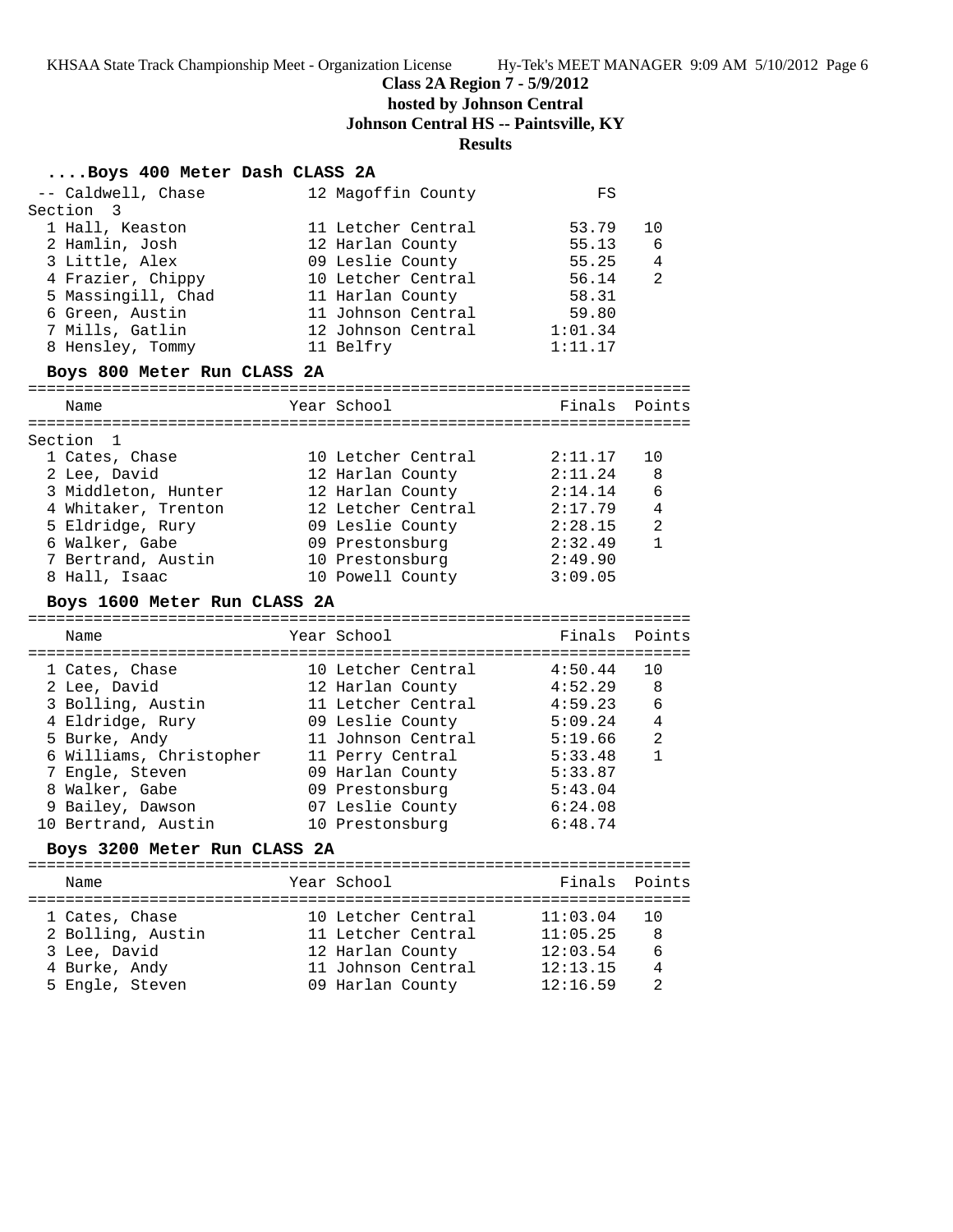## **Class 2A Region 7 - 5/9/2012**

**hosted by Johnson Central**

**Johnson Central HS -- Paintsville, KY**

## **Results**

### **Boys 110 Meter Hurdles CLASS 2A**

| Name                               | Year School            |                         | Finals  | Points              |
|------------------------------------|------------------------|-------------------------|---------|---------------------|
|                                    |                        |                         |         |                     |
| 1 Jamerson, Joseph                 | 12 Prestonsburg        |                         | 15.02   | 10                  |
| 2 Boggs, Matt                      | 12 Letcher Central     |                         | 16.72   | 8                   |
| 3 Cole, Joe                        | 11 Johnson Central     |                         | 18.13   | 6                   |
| 4 Collier, Brad                    | 12 Letcher Central     |                         | 18.93   | 4                   |
| 5 Osborne, Austin                  | 10 Leslie County       |                         | 19.58   | 2                   |
| 6 Bray, Dean                       | 07 Leslie County 23.24 |                         |         | $\mathbf{1}$        |
| Boys 300 Meter Hurdles CLASS 2A    |                        |                         |         |                     |
| Name                               | Year School            |                         |         | Finals Points       |
| l Jamerson, Joseph                 | 12 Prestonsburg        |                         | 41.32   | 10                  |
| 2 Thacker, Dean                    | 11 Magoffin County     |                         | 43.41   | 8                   |
| 3 Miracle, Coty                    | 11 Harlan County       |                         | 44.69   | 6                   |
| 4 Cole, Joe                        | 11 Johnson Central     |                         | 45.70   | 4                   |
| 5 Boggs, Matt                      | 12 Letcher Central     |                         | 46.67   | 2                   |
| 6 Osborne, Austin 10 Leslie County |                        |                         | 46.73   | $\mathbf{1}$        |
| 7 Collier, Brad                    | 12 Letcher Central     |                         | 47.75   |                     |
| Boys 4x100 Meter Relay CLASS 2A    |                        |                         |         |                     |
|                                    |                        |                         |         |                     |
| School                             |                        |                         | Finals  | Points              |
| 1 Harlan County                    |                        |                         | 46.87   | 10                  |
| 1) Hamlin, Josh 12                 |                        | 2) Clark, Shamil 12     |         |                     |
| 3) Carroll, Jacob 12               |                        | 4) Wynn, Josh 11        |         |                     |
| 5) Miracle, Coty 11                |                        | 6) Clem, Adam 10        |         |                     |
| 7) Wilson, Cole 10                 |                        | 8) Massingill, Chad 11  |         |                     |
| 2 Letcher County Central           |                        |                         | 47.54   | 8                   |
| 1) Stidham, Jeremiah 12            |                        | 2) Bentley, Drew 12     |         |                     |
| 3) Hall, Keaston 11                |                        | 4) Dyal, Izak 11        |         |                     |
| 5) Burton, Dylan 10                |                        | 6) Collins, Colton 12   |         |                     |
| 7) Boggs, Josh 10                  | 8)                     |                         |         |                     |
| 3 Perry County Central             |                        |                         | 47.70   | 6                   |
| 1) Pray, Austin 11                 |                        | 2) Rankin, Bryan 12     |         |                     |
| 3) White, Jay 12                   |                        | 4) Williams, Bradley 12 |         |                     |
| 4 Johnson Central                  |                        |                         | 48.66   | 4                   |
| 1) Adkins, Dalton 09               |                        | 2) Davis, James 11      |         |                     |
| 3) Gound, Josh 09                  |                        | 4) Gound, Zach 10       |         |                     |
| 5) McClain, Zach 11                | 6)                     |                         |         |                     |
| -- Leslie County                   |                        |                         | DQ.     | exhange before zone |
| 1) Collett, Andrew 09              |                        | 2) Huff, Alex 10        |         |                     |
| 3) Lewis, Dustin 11                |                        | 4) Smith, Austin 07     |         |                     |
| 5) Bray, Conner 07                 |                        | 6) Bailey, Dawson 07    |         |                     |
| 7) Bray, Dean 07                   | 8)                     |                         |         |                     |
| Boys 4x200 Meter Relay CLASS 2A    |                        |                         |         |                     |
| School                             |                        |                         | Finals  | Points              |
|                                    |                        |                         |         |                     |
| 1 Harlan County                    |                        |                         | 1:36.53 | 10                  |
| 1) Wynn, Josh 11                   |                        | 2) Clark, Shamil 12     |         |                     |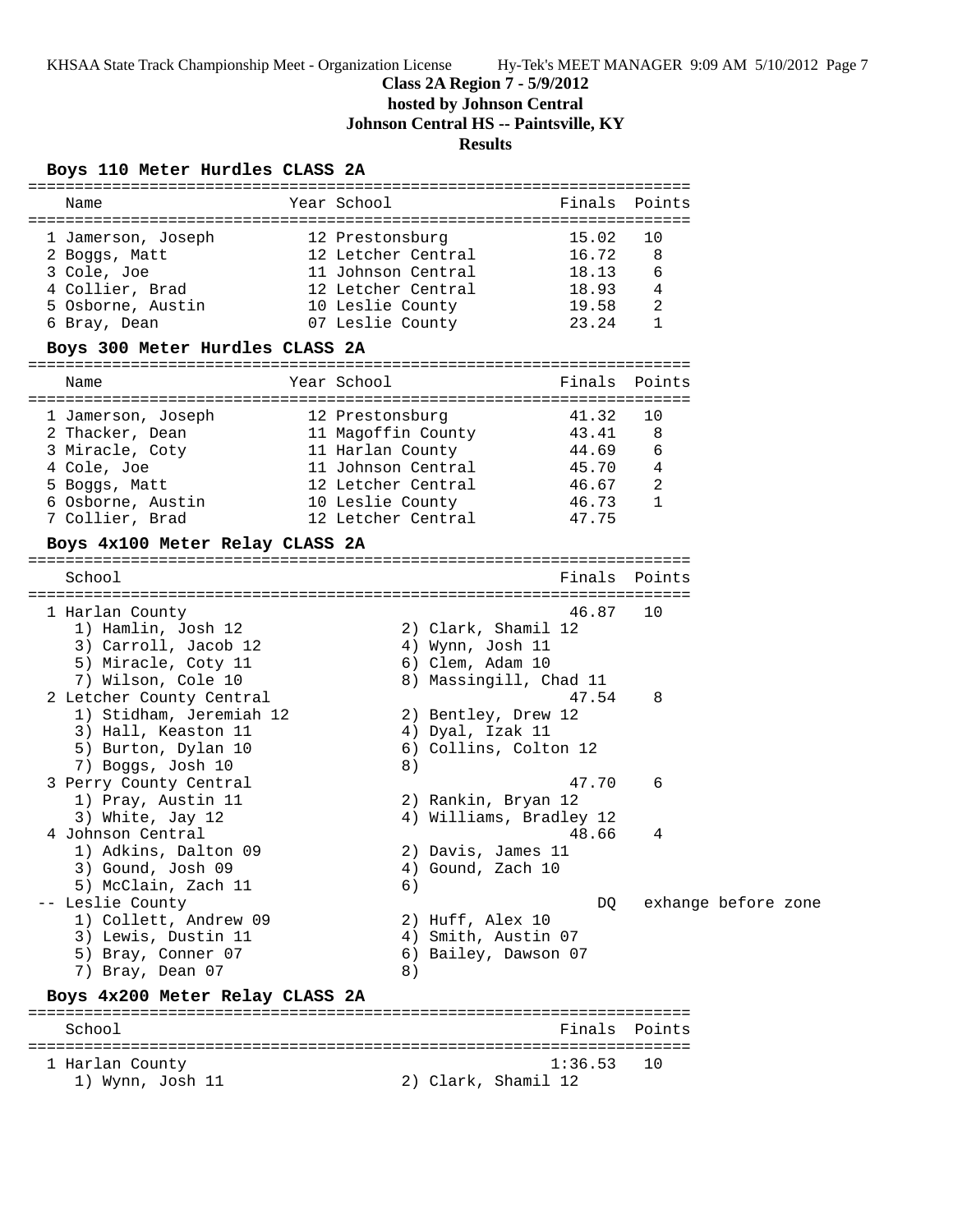#### **Class 2A Region 7 - 5/9/2012**

**hosted by Johnson Central**

**Johnson Central HS -- Paintsville, KY**

#### **Results**

**....Boys 4x200 Meter Relay CLASS 2A** 3) Miracle, Coty 11 (4) Hamlin, Josh 12 5) Wilson, Cole 10 6) Clem, Adam 10 7) Massingill, Chad 11 8) 2 Powell County 1:37.04 8 1) Tiller, Kienan 11 2) Jones, Daniel 11 3) Perry, Jeff 11 4) Johnson, Austin 10 5) Hall, Isaac 10 6) Spencer, Zach 10 3 Letcher County Central 1:37.93 6 1) Stidham, Jeremiah 12 2) Bentley, Drew 12 3) Burton, Dylan 10 4) Hall, Keaston 11 5) Dyal, Izak 11 6) Frazier, Chippy 10 7) Collins, Colton 12 (8) Boggs, Josh 10 4 Johnson Central 1:44.11 4 1) Adkins, Dalton 09 2) Mills, Gatlin 12 3) Gound, Josh 09 (2001) 4) Gound, Zach 10 5) McClain, Zach 11 6) Davis, James 11 7) Stapleton, Jesse 11 (8) 5 Leslie County 1:47.85 2 1) Huff, Alex 10 2) Little, Alex 09 3) Smith, Austin 07 4) Collett, Andrew 09 5) Eldridge, Raliegh 11 (6) Bray, Conner 07 7) Bailey, Dawson 07 8) Bray, Dean 07 6 Magoffin County 1:57.34 1 1) Huff, Damon 11 2) Keeton, Earnest 11 3) Hall, Taton 11 (4) Adkins, Cody 11 5) 6) Caldwell, Chase 12 7) Risner, Dalton 11 8) Lemaster, Mikey 11 **Boys 4x400 Meter Relay CLASS 2A** ======================================================================= School **Finals Points** Points Points Points Points Points Points Points Points Points Points Points Points Points Points Points Points Points Points Points Points Points Points Points Points Points Points Points Points Poi ======================================================================= 1 Letcher County Central 3:44.11 10 1) Burton, Dylan 10 2) Frazier, Chippy 10 3) Hall, Keaston 11 (4) Dixon, Jake 12 5) Collins, Colton 12 6) Collier, Brad 12 7) Boggs, Matt 12 (8) 2 Harlan County 3:44.89 8 1) Miracle, Coty 11 2) Middleton, Hunter 12 3) Wynn, Josh 11 4) Hamlin, Josh 12 5) Clem, Adam 10 6) Massingill, Chad 11 3 Johnson Central 4:07.11 6 1) Gound, Josh 09 2) Green, Austin 11 3) McClain, Zach 11 (4) Mills, Gatlin 12 5) Stapleton, Jesse 11 6) 4 Magoffin County 4:19.72 4 1) Caldwell, Chase 12 2) Huff, Damon 11 3) Back, Chet 11 4) Lemaster, Mikey 11 5) Helton, Steven 11 (6) Keeton, Earnest 11 5 Leslie County 4:23.79 2 1) Huff, Alex 10 2) Collett, Andrew 09 3) Smith, Austin 07 4) Lewis, Dustin 11 5) Bray, Dean 07 6)